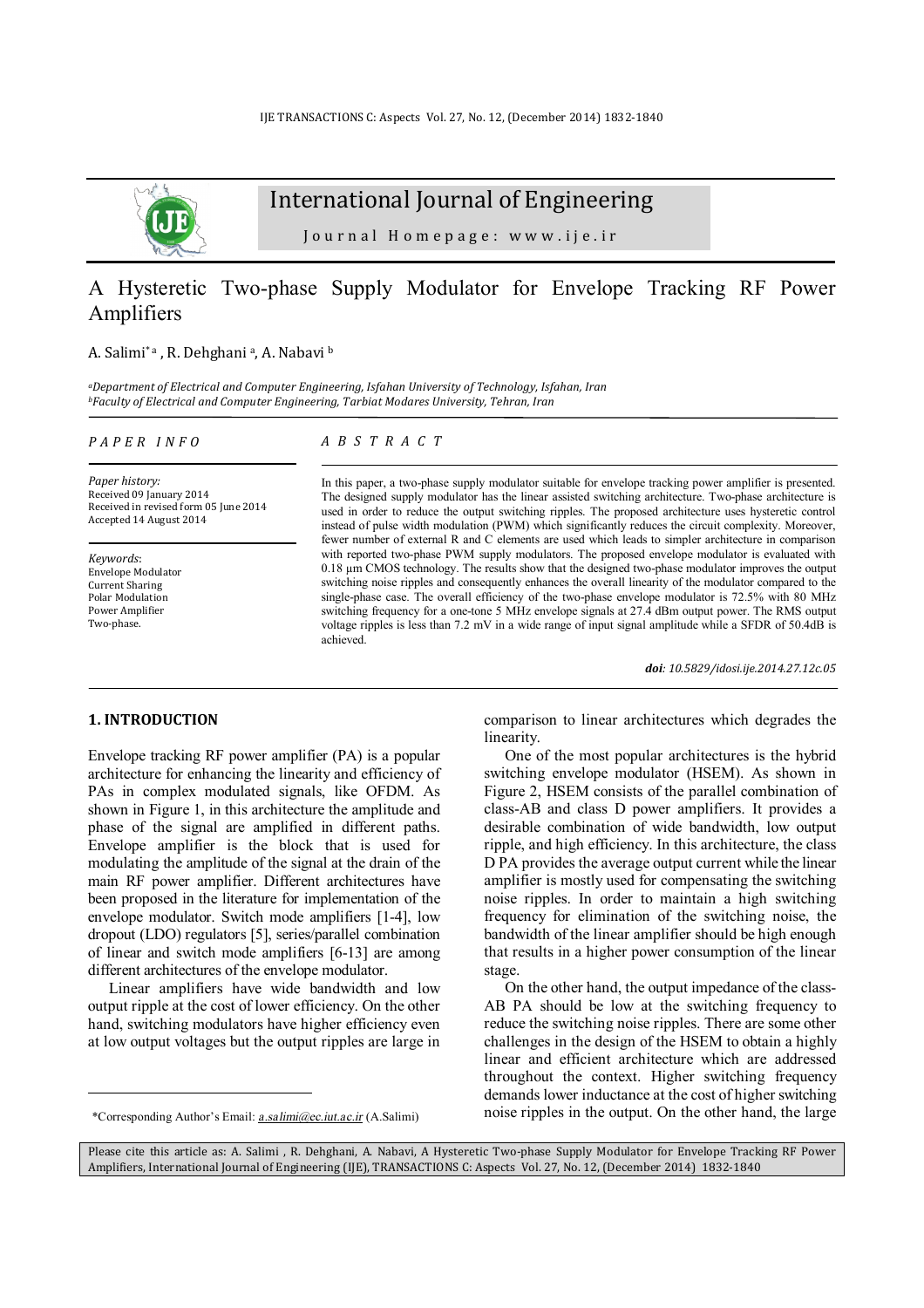signal behavior of the modulator is improved by reducing the output inductance. In this paper in order to improve both large signal behavior and output switching noise ripples, a new reconfigurable two-phase hysteretic parallel envelope modulator is proposed. The proposed architecture has several advantages compared to the one reported in [12].

One of its advantages is that hysteretic architecture does not need ramp signals, so there is no need for twophase ramp generator circuit as in [12], that will result in significant circuit complexity reduction. Another advantage of the proposed architecture is that fewer number of external R and C elements are used in comparison with that of [12]. A wide bandwidth, low output impedance and low power consumption class AB PA is designed in this work, which reduces output switching noise ripples up to 100 MHz. With the help of this class AB PA the inductor needed for the proposed modulator becomes much lower than that of other twophase modulators reported in [14, 15] while achieving better linearity performance.

The rest of this paper is organized as follows: In Section 2 a brief review and some of the challenges existing in the design of one-phase HSEM are discussed. The proposed two-phase architecture and its different building blocks are discussed in Section 3. In Section 4, simulation results of the architecture are given and conclusions are presented in the last part.

#### **2. CIRCUIT DESIGN**

## **2. 1. Conventional One-Phase HSEM** A

conventional one-phase envelope modulator consists of a linear and switching power amplifier as shown in Figure 2. In this architecture, a linear amplifier is used in a negative feedback loop to produce a replica of the input voltage while the switching class D power amplifier is used to generate the output current of the whole modulator. There are many challenges in the design of the envelope modulator which have been described in many previous reported works [8-12, 16]. A brief overview of some of these challenges will be explained in this section. The design of a wideband, low static power consumption linear amplifier is critical in this architecture.

The ripples of the class-D power amplifier at switching frequency passes through the parallel combination of the output impedance of the linear stage and the load impedance. So, in order to reduce the effect of these ripples on the output voltage, the output impedance of the linear stage should be low enough at this frequency. On the other hand, the bandwidth of the linear stage should be wide enough to cover the switching noise frequency. In the next section, the characteristic of the class AB PA, designed in this work, will be discussed.



**Figure 1.** Block diagram of envelope tracking power amplifier



**Figure 2.** Block diagram of HSEM



**Figure 3.** Class AB power amplifier architecture

**2. 2. Class AB PA** Different class AB PA topologies have been introduced in the literature to implement the linear amplifier stage of parallel hybrid supply modulators. Two-stage, three-stage and super source follower are different topologies that are considered in different works for class AB PA [8, 11, 12]. Although super source follower is popular for its low output impedance, its low bandwidth makes it less popular for high switching frequencies. It should be mentioned that in addition to higher power consumption, the design of three-stage class AB PAs are more complex than twostage counterparts.

The class AB PA designed in this paper is based on the conventional two-stage class AB PA [17-19] as shown in Figure 3. This design is a modified version of the one reported in [16] to scale the input and output voltage swing of the amplifier. The specifications of the designed class AB PA are given in Table 1. As illustrated in the table, the output impedance of this amplifier is low enough to reduce the switching noise ripples with the frequency up to 100 MHz.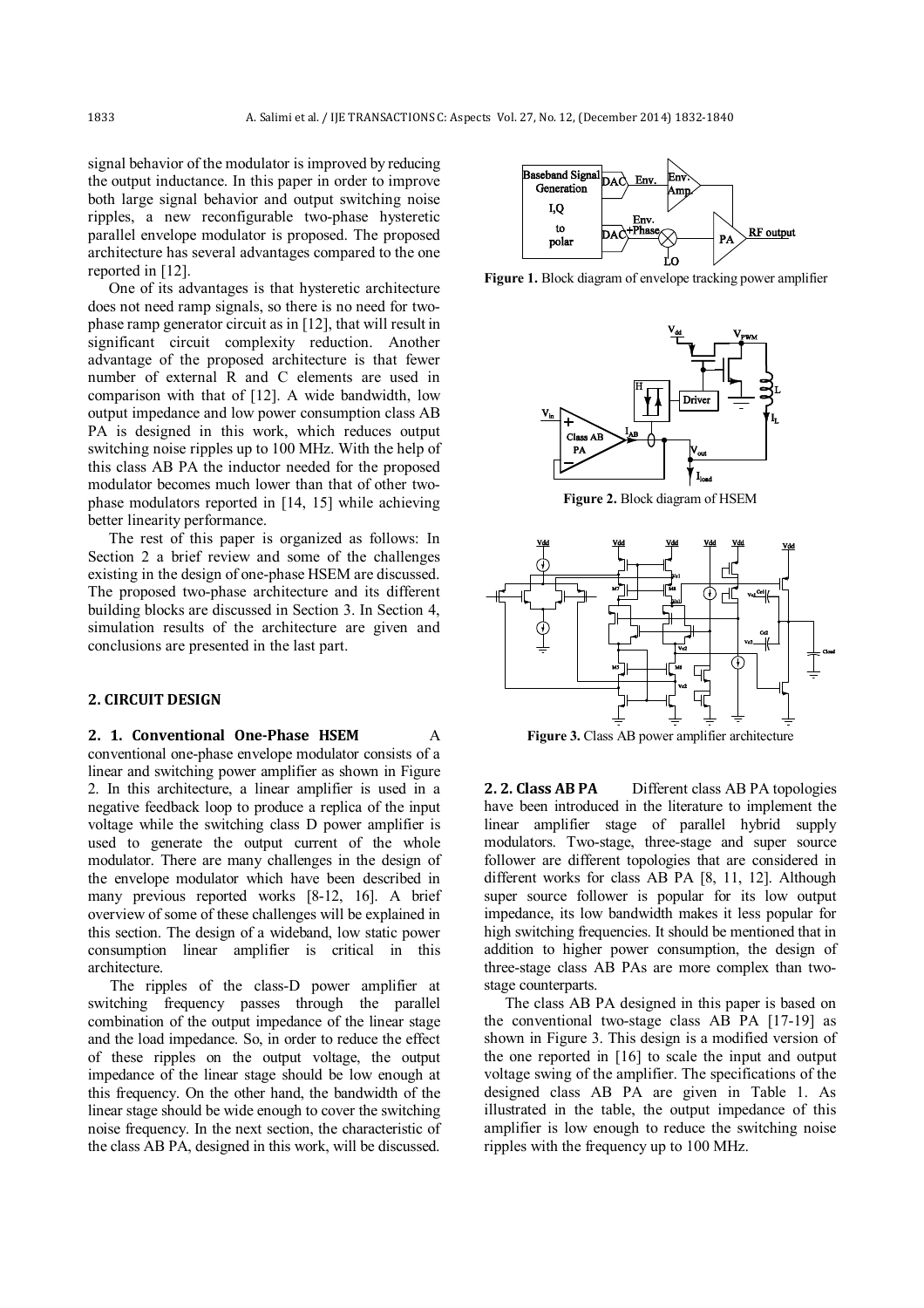The amount of the output impedance is related to the DC output voltage. In order to show this relationship, the simulated output impedance is plotted in Figure 4 by sweeping the output DC voltage. The curves illustrated in this figure correspond to the closed loop output impedance of the class AB amplifier. This output impedance can be expressed as follows:

$$
Z_{out\_CL} = \frac{Z_{out\_OL}(s)}{1 + A(s)\beta} \tag{1}
$$

where,  $Z_{out\_OL}(s)$  is the output impedance of the class-AB biased amplifier and *A(s)* is the frequency response of the OTA. Since  $Z_{out\_OL}(s)$  and  $\beta$  are nearly constant values, we can say that  $Z_{out}$   $_{CL}$  is inversely proportional to *A(s)*. If the bandwidth and DC gain of *A(s)* is increased, the output impedance will be low in a large range of frequencies below 100MHz. This low output impedance is beneficial for reducing the output switching noise ripples.

Figure 5 shows the output voltage of class AB PA tracking a 10 MHz square wave signal. The output voltage settles in around 12 ns for a 0.5-2.7 V pulse signal in both rising and falling edges.



**Figure 4.** Simulated output impedance of class AB PA versus frequency for different DC output voltages



**Figure 5.** Class AB PA tracking a 10 MHz (0.5-2.7 V) square wave





**Figure 7.** Current hysteretic comparator

**TABLE 1.** Characteristics of the Designed Class AB Power Amplifier in [16].

| 0.18umCMOS (thick oxide)<br>Technology                |  |
|-------------------------------------------------------|--|
| 3.3 V<br>Supply                                       |  |
| 82<br>$DC$ gain                                       |  |
| Phase Margin<br>55.8                                  |  |
| UGBW<br>985 MHz                                       |  |
| Output impedance<br>$0.147 \ (\hat{a}) 25 \text{MHz}$ |  |
| (For more than 50dB SFDR)<br>$0.646$ @ 100MHz         |  |
| $32 \text{ mA}$<br><b>Quiescent Current</b>           |  |
| $SR+$<br>2.59e9                                       |  |
| SR-<br>2.34e9                                         |  |

**2. 3. Current Sense and Hysteretic Current Comparator** The sense and control circuit of the hysteretic comparator is designed based on the one reported in [11] and shown in Figure 6 and 7. *<sup>I</sup>sense* is obtained from the circuit shown in Figure 6. As shown in this figure, the transistors used for current sensing are scaled by the ratio of N:1 with respect to the class-AB output stage transistors. This scaling is required in order to prevent the current sensing circuit from affecting the class-AB PA characteristics. The sensed current will be fed to the second hysteretic circuit H2 to produce the *PWM* signal in the block diagram. The resulting square wave signal will be fed to the driver circuit in one-phase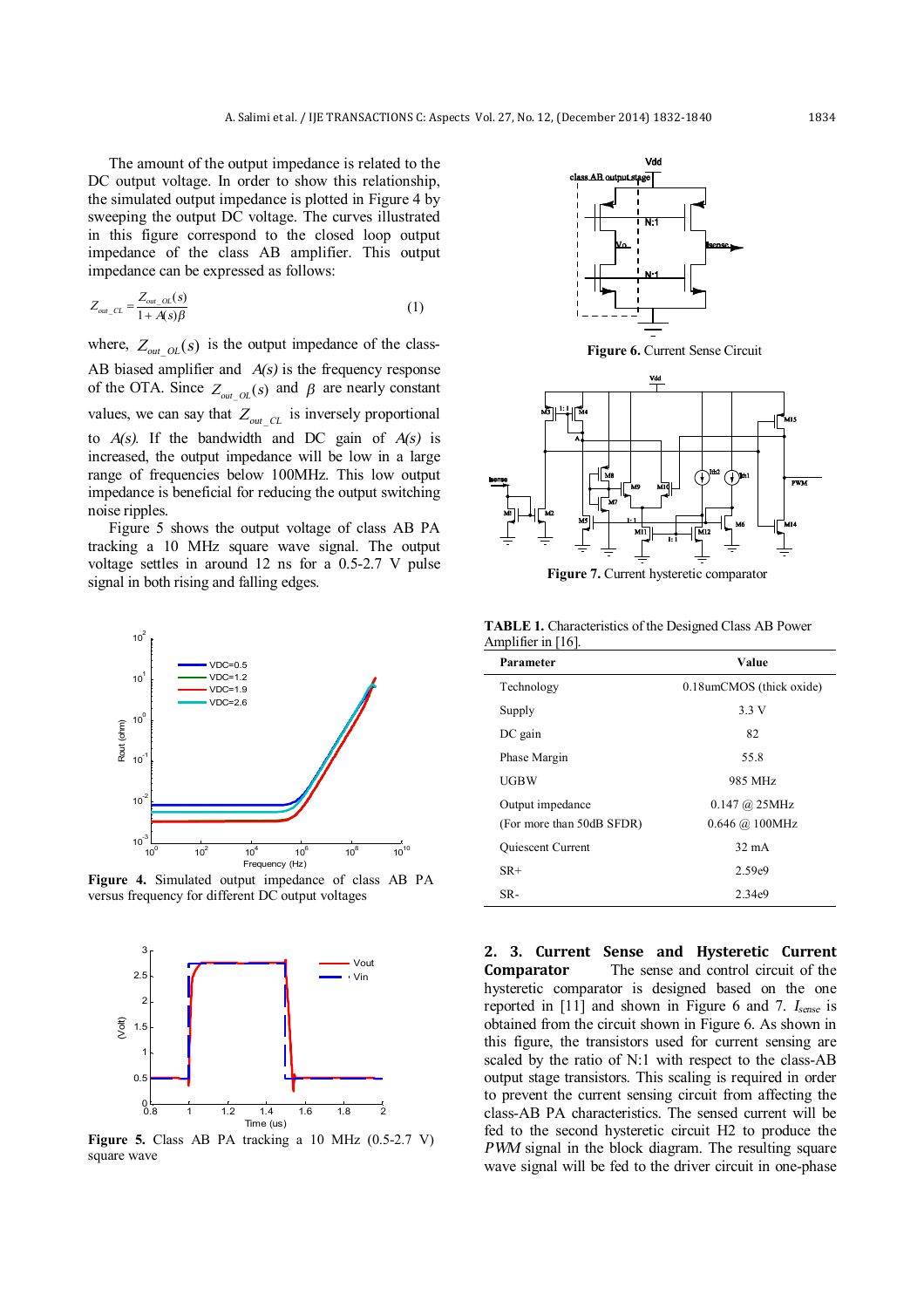modulator while in two-phase architecture it is served as a control signal to produce two *PWM1,2* signals.

The switching frequency of this architecture depends on class D output filter inductance and the thresholds of hysteresis circuit. It should be mentioned that in the hybrid architecture, if the switching frequency becomes larger than the signal bandwidth, most of the load current will be provided by the class D PA and the class-AB PA will be used mainly for compensating the switching noise ripples. Otherwise the class D PA works as a constant current source in parallel with the class-AB PA. In this mode of HSEM operation, the switching frequency is independent of the circuit parameters and will be equal to the input signal frequency.

As illustrated in Figure 7, the *<sup>I</sup>sense* current will be mirrored via M1-M4 transistors to node A. At this node  $I_{\text{sense}}$  will be compared with  $I_{th1}$  or  $I_{th1} + I_{th2}$  depending on the M10 transistor state which will be turned on during the rising edge of the output voltage. So, in this architecture *<sup>I</sup>th2* determines the hysteresis bandwidth. One of the advantages of this architecture is the elimination of *Rsense* that causes extra power dissipation.

### **3. THE PROPOSED ARCHITECTURE**

**3. 1. Two-phase Hysteretic Parallel Modulator** In order to reduce the output voltage ripples a new hysteretic envelope modulator is proposed. The block diagram of the proposed architecture which is based on the combination of the parallel hybrid modulator and hysteretic two-phase switching amplifier is shown in Figure 8. Two integrator circuits are used to convert the *PWM* voltages  $V_{oD1}$  and  $V_{oD2}$  to triangular like voltage waveforms that are similar to the current of inductors. The integrator circuits are shown in Figure 9. In order to increase the average output voltage of the integrator, R1 is connected to the supply voltage instead of ground.

A hysteretic architecture composed of a conventional hysteretic architecture with an extra preamplifier circuit is designed for H1 and shown in Figure 10. The designed hysteretic architecture is used for generating the control signal *<sup>V</sup>sense* based on the difference between *<sup>v</sup>oD1,2int* voltages. The extra preamplifier circuit is used to decrease the zone of the hysteresis in order to support very small differences. The positive and negative trip point of the hysteretic voltage comparator is expressed by:

$$
V_{TRP} = \frac{g_{m3,4}}{g_{m1,2}} \sqrt{\frac{2I_{BIAS}}{\mu C_{ox}(\frac{W}{L})_{5,7}}} \frac{\sqrt{\alpha - 1}}{\sqrt{\alpha + 1}}
$$
(2)

where,  $I_{BIAS}$  is the DC current of M17 transistor and  $\alpha$  can be expressed with the following equation:

$$
\alpha = \frac{(W/L)_{9,10}}{(W/L)_{8,11}}\tag{3}
$$

Voltage transfer curve of the designed hysteresis comparator is shown in Figure 11.

**3. 2. Recon igurable IL Sharing Control Circuit**  In a two-phase switching modulator, a current sharing circuit is required to prevent the current from changing to negative values in one of the phases. This is because negative current will degrade the efficiency and overall performance of the architecture.



**Figure 8.** Block diagram of the proposed hysteretic two-phase envelope modulator.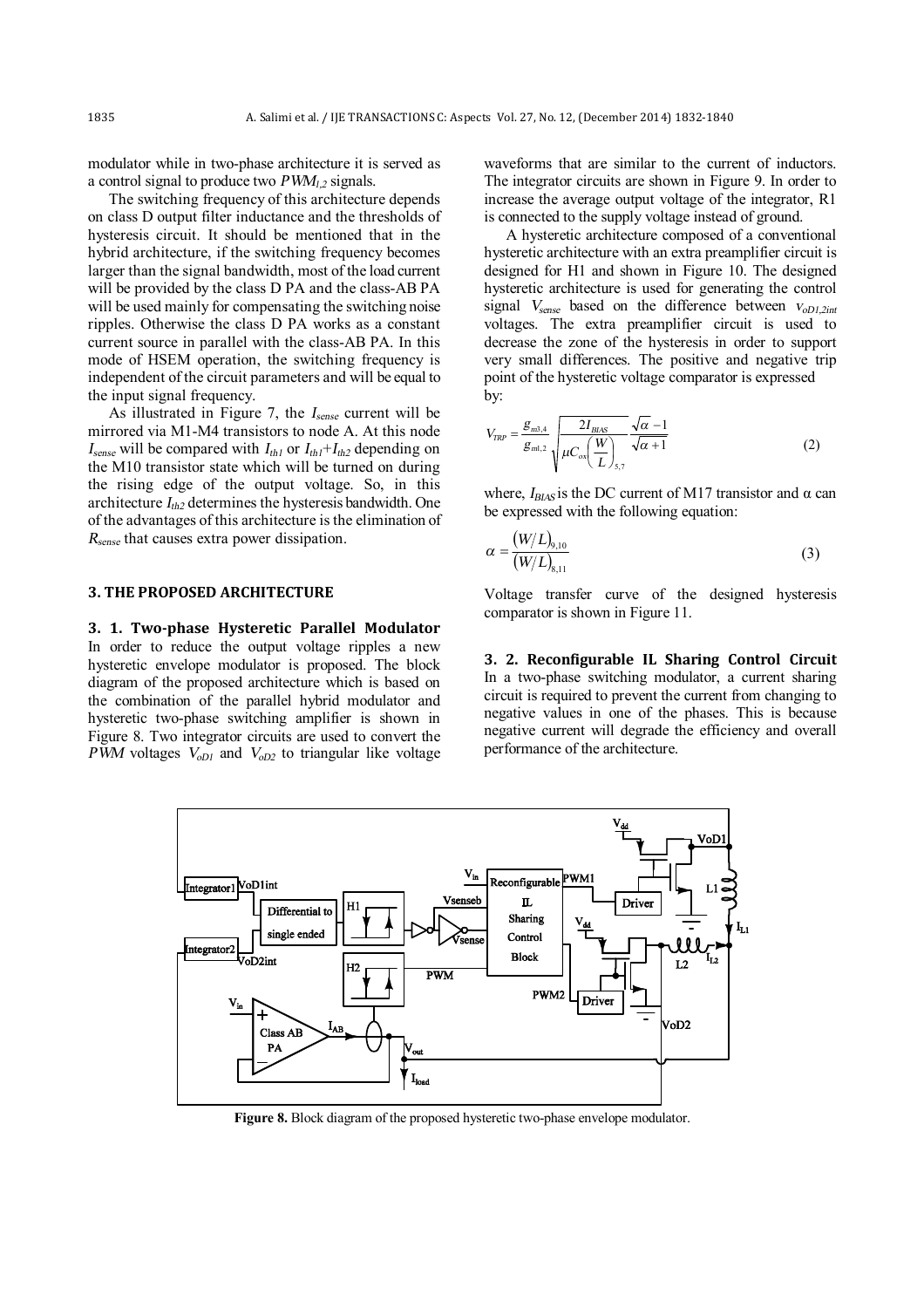In this paper, a new reconfigurable current sharing is proposed as depicted in Figure 12. In this figure, *<sup>V</sup>in* , *Vsense* , *<sup>V</sup>senseb* and *PWM* are input control signals of the current sharing control block. *<sup>V</sup>in* is used to generate an extra control signal to improve the large signal behavior of the design. When  $V_{in}$  is less than the half of the supply voltage, the circuit will operate as a two-phase converter, otherwise the two-phase input voltages become equal and perform like two parallel switching amplifier. The operation can be summarized as the flowchart shown in Figure 13.



**Figure 9.** Integrator circuits used for integrating the switching voltages



**Figure 10.** Voltage hysteretic circuit used for block H1



**Figure 11.** Voltage transfer curve of the designed hysteresis comparator



**Figure 12.** Reconfigurable IL sharing control block



**Figure 13.** Flowchart of reconfigurable IL sharing control block operation principle



**Figure 14.** Class D power amplifier with driver stages

In the parallel mode of operation, the equivalent inductance is half of the inductance of each phase. In this mode of operation, the large signal behavior of the architecture will be improved with regards to both single phase architecture and two-phase mode of operation. The reason for this improvement is lower equivalent inductance compared to two-phase mode of operation and larger switching stage current with regard to single phase architecture. As illustrated in Figure 8, the square wave signal *<sup>V</sup>sense* is generated based on the difference between the currents of two-phases. For simulation, the equivalent CMOS circuits of digital AND and OR blocks are replaced. As it will be discussed in the next section, the width of the transistors in these blocks and class D driver and power stage will be determined in accordance to logical effort method [20] in order to reduce the gate delays.

**3. 3. Class D and Driver Stages** As discussed in the previous sections, in order to reduce delay, the driver stage of class D power amplifier should be designed with the logical effort method. In this work (see Figure 14) a conventional class D architecture with one-phase driver is used in each phase. The size of class D transistors is optimized to reduce the power loss of this PA. Assuming that the total power loss of the class D PA is the sum of the conduction loss and switching loss, the total power dissipation can be written as follows:

$$
P_d = P_{cond} + P_{SW} \tag{4}
$$

where, *<sup>P</sup>cond* and *<sup>P</sup>SW* are conduction loss and switching power loss of the class D PA, respectively. They can be computed by the following equations: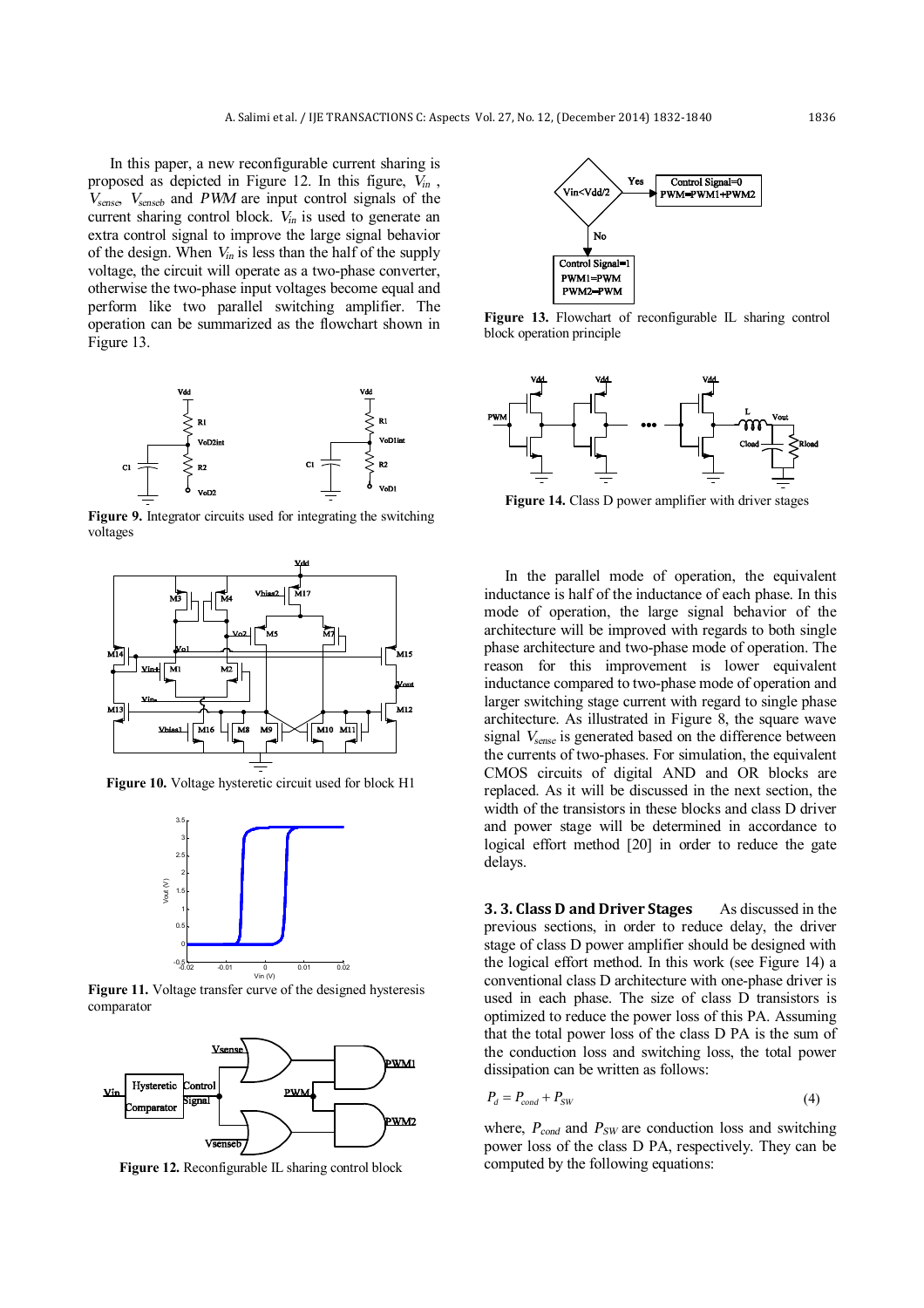$$
P_{cond} = R_{eq}I^2 = I^2[DR_{onP} + (1 - D)R_{onN}]
$$
\n(5)

$$
P_{SW} = C_{eq} f V_{dd}^2 \tag{6}
$$

where, *<sup>C</sup>eq* is the equivalent capacitance seen at the output, I is the average output current and  $R_{onN}$  and  $R_{onP}$ are the resistance of the NMOS and PMOS transistors in the class D PA, respectively. If a minimum channel length is assumed, the product of *<sup>P</sup>cond* and *<sup>P</sup>SW* is independent of the transistor sizing. So, the problem is minimizing the sum of two terms which has the constant product when the only varying parameter is the width of the transistors. The answer is the geometric mean of the two terms as follows:

$$
P_{cond} = P_{SW} = V_{dd} I \sqrt{f R_{eq} C_{eq}} \tag{7}
$$

Therefore, the minimum loss is given by:

$$
P_{d\min} = 2V_{dd}I\sqrt{R_{eq}C_{eq}}\tag{8}
$$

After the class D transistors size is determined, the number of driver stages and stage ratio should be computed based on the ratio of *<sup>C</sup>eq* and the output capacitance of the current sense circuit. The size of the PMOS transistors should be chosen two or three times larger than that of the NMOS transistors to have the same on state resistance. The output filter of the class D PA determines the bandwidth of the class D PA. The larger inductance corresponds to the lower switching frequency but at the cost of lower class D bandwidth, higher difficulty for on-chip implementation and better large signal tracking ability.

#### **4. SIMULATION RESULTS**

The proposed two-phase supply modulator is simulated with 0.18  $\mu$ m CMOS process in which the thick oxide devices are chosen for high voltage operation. For simulation a 5Ω and  $10Ω$  resistive load were used individually for modeling the main RF power amplifier. Time domain current waveforms of class D, class AB and load resistance are shown in Figure 15 for both singlephase and two-phase modulators. As it is shown, the peak to peak voltage ripple of the output voltage has been improved significantly in comparison to single phase modulator. Root mean square (RMS) and peak to peak output voltage ripples versus input voltage level for both two-phase and single-phase architectures are plotted in Figures 16 a and b, respectively. Based on these figures the output ripple of the two-phase modulator is lower than that of single-phase mode in the whole input voltage range. In order to represent the ability of the architectures to attenuate the switching noise ripples, the simulated power spectrum of the proposed modulator is plotted in Figure 17.



**Figure 15.** Time domain waveforms of class D, class AB and load resistance output current a) two-phase b) single phase

The simulated spurious tones of the two-phase modulator are less than -50.4 dBc which is lower than conventional one-phase modulators.

The simulated static power efficiency of both onephase and two-phase architectures are shown in Figure 18. As illustrated in the figure, the maximum DC efficiency of the modulator is 89% at maximum output power of 33 dBm. To compare the dynamic efficiency of both two-phase and single-phase envelope modulator architectures, a one tone signal is applied. Figure 19 shows the simulated dynamic efficiency of both architectures versus input signal bandwidth.

To show the performance, the simulation results of the proposed two-phase architecture and equivalent onephase modulator are compared with other previous works in Table 2. As illustrated in the table two 400 nH output inductors are used which are lower than other reported two-phase designs with approximately the same output power. Lower inductance will improve the large signal response of the modulator which results in lower output ripples in transitions and consequently better linearity performance. However, it leads to higher switching frequency and therefore higher switching loss, but because of lower ripples, the power consumption of the linear amplifier is improved. Thanks to the low output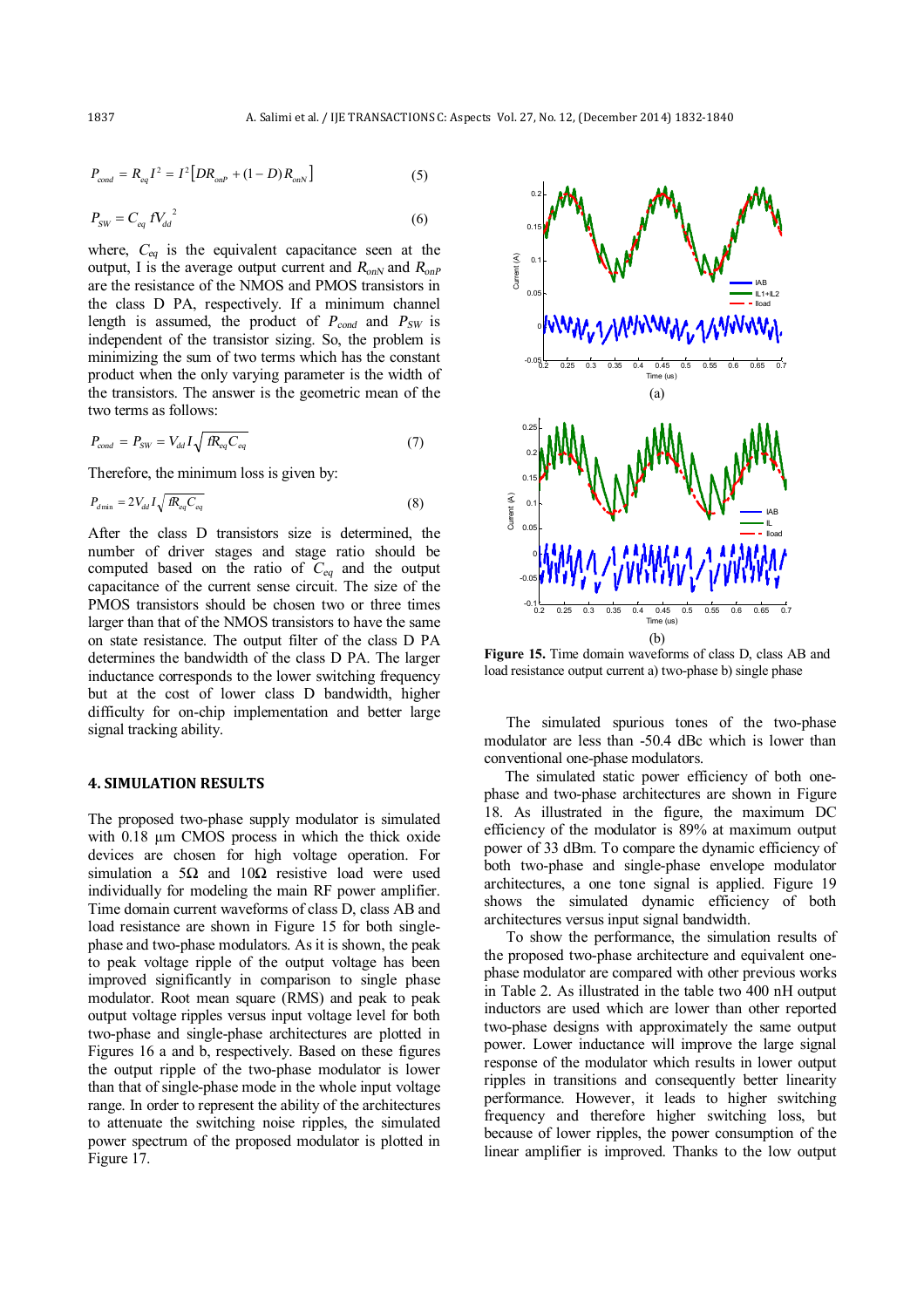impedance, high bandwidth and current driving capability of the designed class AB PA, the modulator is able to have less than 7.2 mVrms ripple and 50.4 dBc SFDR at 27.4 dBm output power. The modulator is tested with 5

MHz WiMAX signal with 6dB PAPR at an average output power of 27 dBm. The simulated input and output waveforms are plotted in Figure 20. The maximum average efficiency in this case is 70% with 5Ω load.



**Figure 16.** a) RMS of output voltage ripple as a function of DC input voltage, b) Peak to peak of output voltage ripple as a function of DC input voltage

90



**Figure 17.** Power spectrum of the output voltage of two-phase modulator for 5 MHz signal at Pout=27.4 dBm



16 18 20 22 24 26 28 30 32 34 Output power (dBm) 10  $\overline{2}$ 30 40 50  $60$ 70 80 Static efficiency% One Phase Two Phase

**Figure 18.** Simulated static efficiency of the envelope modulator versus DC output power



**Figure 19.** Simulated dynamic efficiency of the envelope modulator versus input signal bandwidth at Pout=27.4 dBm

**Figure 20.** Simulated 5 MHz WiMAX time-domain waveforms of the proposed digital supply modulator.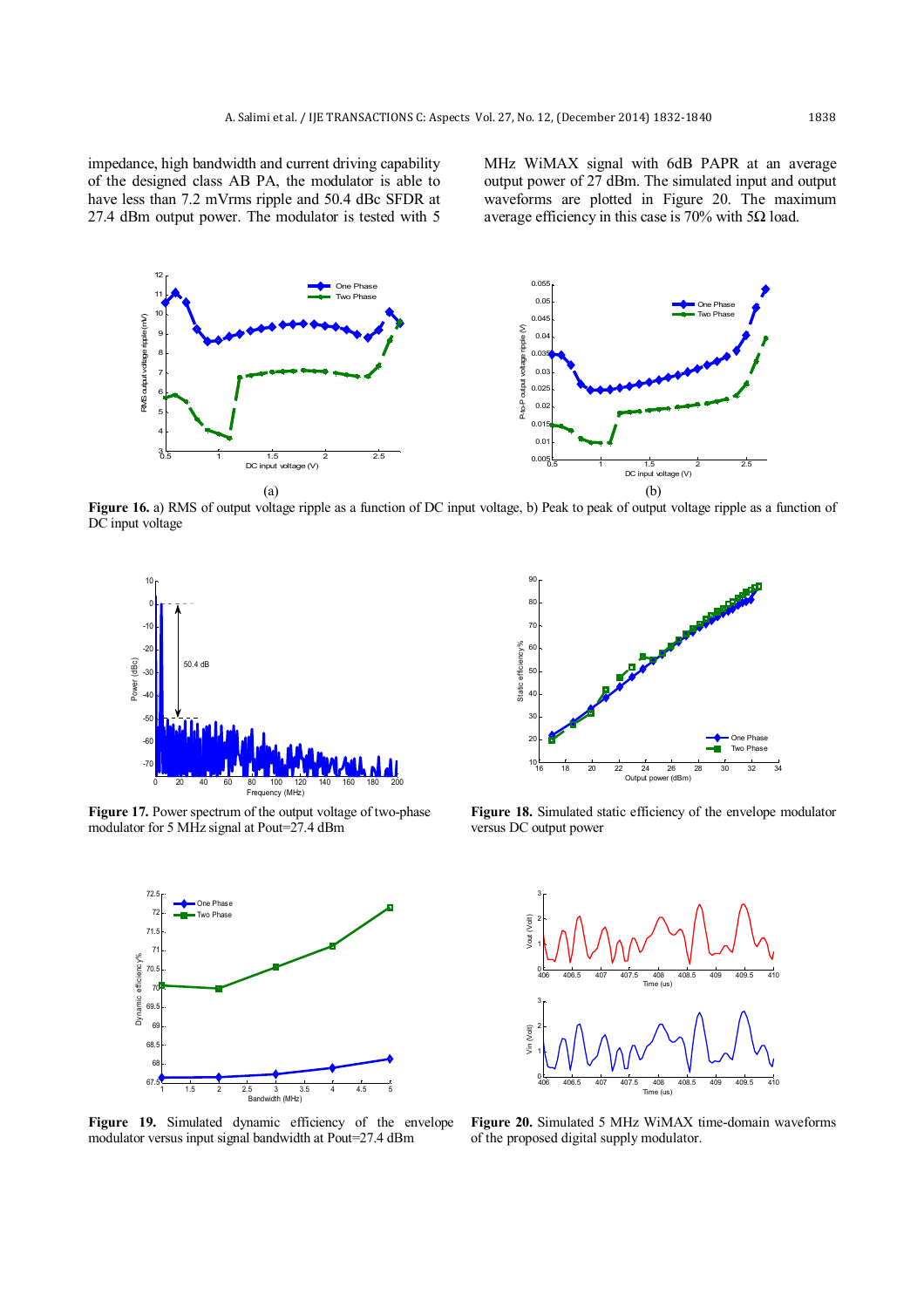| Ref.                            | Tech.<br>(nm) | <b>Supply</b><br>voltage | Signal                      | Switching<br>Freq.(MHz) | <b>Maximum</b><br>Average<br><b>Efficiency</b><br>(Load) | <b>Vrms</b><br>(ripple)   | <b>SFDR</b><br>(dBc) | Inductor<br>Size $(\mu H)$ | Average output<br>power (dBm) |
|---------------------------------|---------------|--------------------------|-----------------------------|-------------------------|----------------------------------------------------------|---------------------------|----------------------|----------------------------|-------------------------------|
| [10]                            | 65            | 1.2                      | 20 MHz                      | 118                     | 40 %<br>$(5.3 \Omega)$                                   | $4.3 \text{ mV}$          | 54.24                | 0.08                       | 12                            |
| [11]                            | 350           | 3.5                      | 2 MHz RSW                   | 10                      | 60%<br>$(3.8 \Omega)$                                    | 40<br>$mVp$ _p            | 43                   | Tw <sub>0.5</sub>          | 23                            |
| $[13]$                          | 180           | 5.5                      | 20 MHz LTE                  | NM                      | 83%<br>$(5.2 \Omega)$                                    | <b>NM</b>                 | 38.5                 | 1/0.3                      | 28.3                          |
| $[14]$                          | 180           | 5.5                      | 10 MHz LTE                  | 5.64/15.1               | 80%                                                      | <b>NM</b>                 | 34                   | 1.1/2.2                    | 27                            |
| This work<br>(single)<br>phase) | 180           | 3.3                      | Single tone 5<br><b>MHz</b> | 80                      | 62%<br>$(10 \Omega)$<br>68.2%<br>$(5 \Omega)$            | 5.5 mV<br>$10 \text{ mV}$ | 52<br>49.3           | 0.4<br>0.15                | 23<br>27.4                    |
| This work<br>$(two-$<br>phase)  | 180           | 3.3                      | Single tone 5<br><b>MHz</b> | 80                      | 72.5%<br>$(5 \Omega)$                                    | 7.2mV                     | 50.4                 | Tw <sub>0.4</sub>          | 27.4                          |
| This work<br>$(two-$<br>phase)  | 180           | 3.3                      | 5 MHz<br>WiMAX              | 80                      | 70%<br>$(5 \Omega)$                                      | ---                       | 50.4                 | Tw <sub>0.4</sub>          | 27.0                          |

**TABLE 2.** Comparison of envelope modulators

## **5. CONCLUSIONS**

In this paper, a two-phase supply modulator suitable for envelope tracking power amplifiers is proposed. The modulator has fewer numbers of external R and C elements and simpler architecture in comparison with PWM two-phase modulators. The output voltage ripples and consequently the linearity of the output voltage of the architecture has been improved compared to the single-phase architecture. Although the complexity of the two- phase modulator is more than that of the singlephase architecture, the efficiency is improved up to about 4 percent. These stems from the lower output voltage ripples, and consequently lower linear amplifier power consumption. The inductor size of the proposed modulator is lower than that of previously reported modulators. The lower inductance although increases the switching frequency, it improves the large signal transition response of the modulator, resulting in a better linearity performance. The class AB PA designed in this paper has a two-stage folded cascode architecture which has the ability to allow the switching ripples to be as low as 7.2mVrms at the switching frequency of 80 MHz.

#### **6. REFERENCES**

- 1. Pinon, V., Hasbani, F., Giry, A., Pache, D. and Garnier, C., "A single-chip WCDMA envelope reconstruction LDMOS PA with 130MHZ switched-mode power supply", in Solid-State Circuits Conference(ISSCC),. Digest of Technical Papers. IEEE International, (2008), 564-636.
- 2. Sarvi, M., Derakhshan, M. and Sedighizadeh, M., "A new intelligent controller for parallel DC/DC converters", *International Journal of Engineering-Transactions A: Basics*, Vol. 27, No. 1, (2013), 131-142.
- 3. Sarvi, M. and Abedi, S., "An intelligent algorithm based controller for multiple output DC-DC converters with voltage mode weighting factor", *International Journal of Engineering-Transactions C: Aspects*, Vol. 27, No. 6, (2013), 889-898.
- 4. Nair, M. and Sankaran, R., "Simulation and experimental verification of closed loop operation of buck/boost DC-DC converter with soft switching", *International Journal of Engineering-Transactions C: Aspects*, Vol. 25, No. 4, (2012), 267-274.
- 5. Reynaert, P. and Steyaert, M., "A 1.75 GHZ GSM/EDGE polar modulated cmos rf power amplifier", in Solid-State Circuits Conference(ISSCC), Digest of Technical Papers, IEEE International, (2005), 312-600.
- 6. Chu, W.-Y., Bakkaloglu, B. and Kiaei, S., "A 10 MHZ bandwidth, 2 mv ripple pa regulator for cdma transmitters", *Solid-State Circuits, IEEE Journal of*, Vol. 43, No. 12, (2008), 2809-2819.
- 7. Kim, D., Choi, J., Kang, D. and Kim, B., "High efficiency and wideband envelope tracking power amplifier with sweet spot tracking", *in Radio Frequency Integrated Circuits Symposium (RFIC), IEEE,* (2010), 255-258.
- Hassan, M., Larson, L.E., Leung, V.W. and Asbeck, P.M., "A combined series-parallel hybrid envelope amplifier for envelope tracking mobile terminal rf power amplifier applications", *Solid-State Circuits, IEEE Journal of*, Vol. 47, No. 5, (2012), 1185-1198.
- Hassan, M., Larson, L.E., Leung, V.W., Kimball, D.F. and Asbeck, P.M., "A wideband CMOS/GaAs hbt envelope tracking power amplifier for 4g lte mobile terminal applications", *Microwave Theory and Techniques, IEEE Transactions on*, Vol. 60, No. 5, (2012), 1321-1330.
- 10. Kwak, T.-W., Lee, M.-C. and Cho, G.-H., "A 2 w cmos hybrid switching amplitude modulator for edge polar transmitters", *Solid-State Circuits, IEEE Journal of*, Vol. 42, No. 12, (2007), 2666-2676.
- 11. Shrestha, R., van der Zee, R., de Graauw, A. and Nauta, B., "A wideband supply modulator for 20 mhz rf bandwidth polar pas in 65 nm cmos", *Solid-State Circuits, IEEE Journal of*, Vol. 44, No. 4, (2009), 1272-1280.